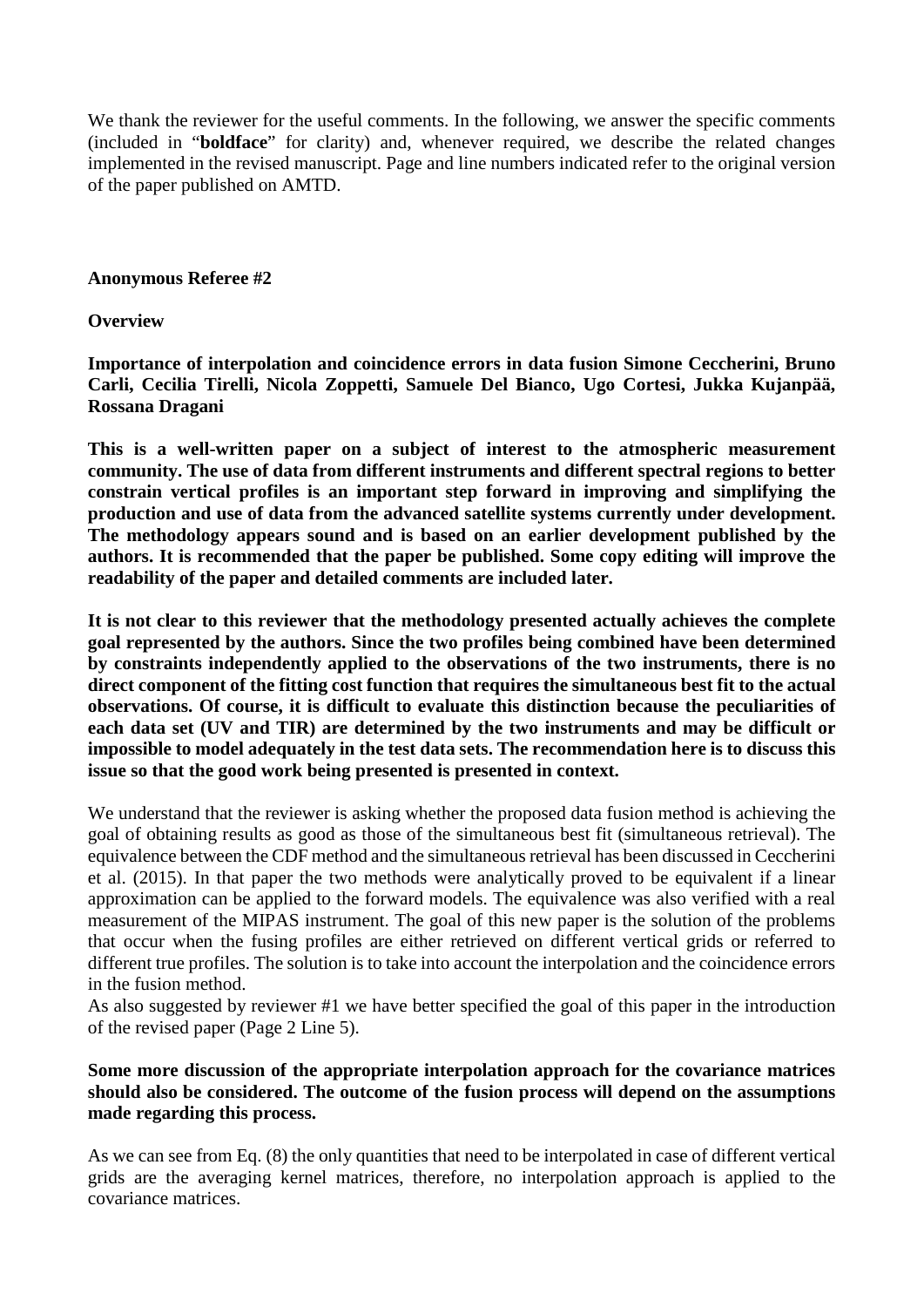We specified this in the revised paper (Page 4 Line 13).

#### **General comments**

#### **1. Since CDF refers to 'Complete Data Fusion' most cases referencing 'CDF' should probably be replaced by 'CDF method'.**

We replaced "CDF" with "CDF method" in most cases in the revised paper.

#### **2. This reviewer prefers to see scientific literature written in the third person unless it is absolutely necessary to do otherwise.**

In a few cases, the sentences were changed in the revised paper in order to remove "we". However, the first person is largely used in this journal and the change was not done in all sentences.

#### **3. It would appear that the increase in DOFs achieved by the method is primarily due to extending the vertical range of observational response over which the system is sensitive to changes in the profiles. This might be a useful remark to include in the conclusions.**

In order to see how the DOF are distributed in altitude, in Fig. A we report the diagonal elements of the averaging kernel matrices of the ozone profiles obtained from the TIR measurement, from the UV measurement and from the data fusion in the case 1 (same true profile and same vertical grid).



Fig. A. Diagonal elements of the averaging kernel matrices of the ozone profiles obtained from the TIR measurement (red line), from the UV measurement (blue line) and from the data fusion (black line) in the case 1.

We can see that the increase in DOF obtained by the fusion is distributed along all the vertical range. An extension of the vertical range is observed with respect to the UV measurement, but it does not seem to be the main effect.

#### **Specific comments.**

#### **Page 1**

# **1. Line 32. Missing commas in the reference call-outs.**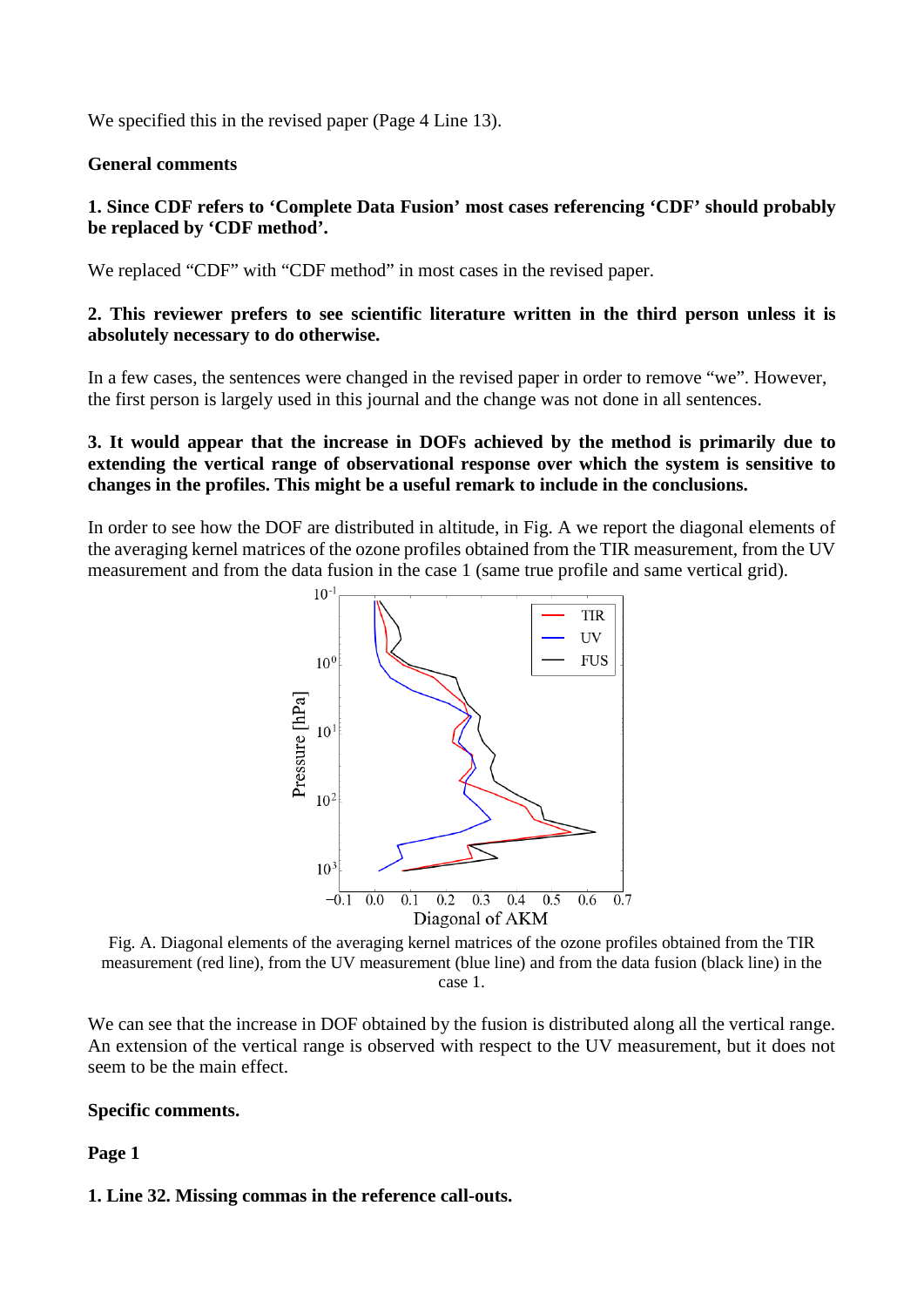We made the correction in the revised paper.

## **2. Line 33. Delete 'as'**

The first "as" has been replaced with "since" in the revised paper.

# **Page 2**

## **3. Line 1. '… is reduced to about one quarter with this approach.**

We replaced with "... is reduced of about a quarter with this approach."

#### **4. Line 8. '… the advantages in using … observing ozone profiles … space exploits the synergy of measuring …'**

We modified this sentence taking into account also a comment of reviewer #1.

# **5. Line 25. '… the TIR …'**

We prefer to leave it as it is.

## **6. Line 30. It isn't clear to this reviewer what the reason for merging two data sets that are known to be different.**

It is not frequent to have different measurements with exactly the same geolocation. Therefore, the measurements that are fused are generally selected applying a coincidence criterion, which requires reciprocal space-time distances to be less than some defined thresholds. In this case the geolocations are different, even if within an acceptable range, and, consequently, the related measurements can correspond to different true profiles.

We added a sentence in the introduction of the revised paper (Page 2 Line 5).

#### **7. Line 36. 'Ceccherini et al. (2014).'**

We made the correction in the revised paper.

**Page 3**

#### **8. Line 22. '… independent, simultaneous …'**

We replaced with "... independent and simultaneous ..." in the revised paper.

#### **9. Line 24. Since the estimates all contain some portion of a priori information, they are not truly independent. Perhaps some other description would be more appropriate. Furthermore, it is not obvious to this reviewer how to use any numerical estimate of the interdependence to improve the subsequent analysis.**

The reviewer is right, the estimates are not independent when the same a priori information is used in the single retrievals. However, since the CDF method removes the a priori information used in the single retrievals a numerical estimate of the interdependence is not needed: that is, even if the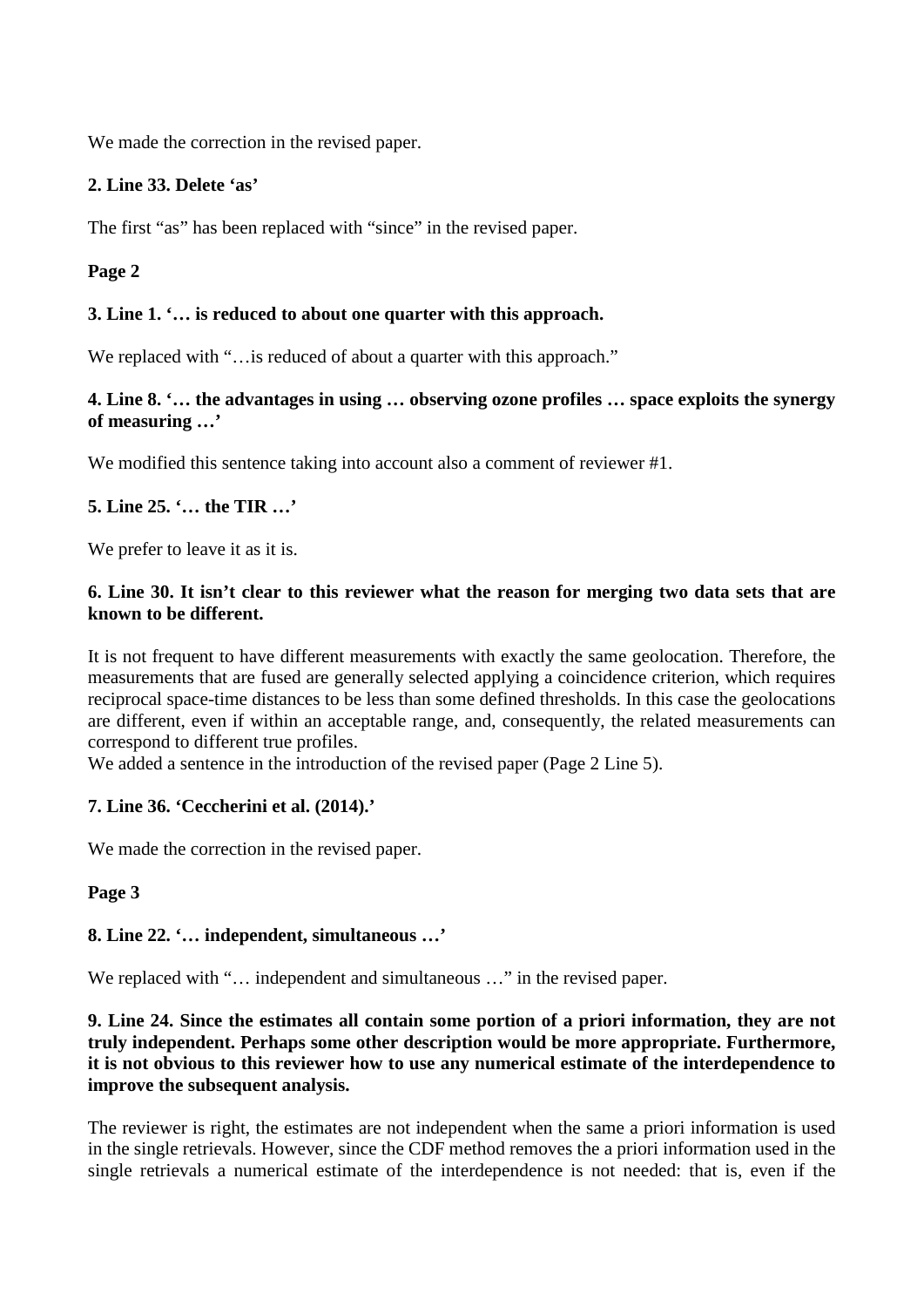retrieved profiles are not independent because of the common "a-priori" (our choice, but not a necessary choice), the fused quantities (Eq. (4)) are independent quantities.

We removed "independent" in the revised paper.

Page 4 line 4: a sentence was modified to underline the independence of the fused quantities defined in Eq. (4).

## **10. Line 29. '… obtained by propagating …'**

We made the correction in the revised paper.

#### **11. Line 32. Suggest: 'The CDF solutions of the profiles considered are given …'**

In the revised paper we modified the sentence in "The CDF solution for the considered profiles is given …".

**Page 4**

# **12. Line 6. '… obtained by propagating …'**

We made the correction in the revised paper.

#### **13. Line 8. '… profiles, x, …'**

We think that the commas are not needed.

#### **14. Line 20. '… in the presence …'**

We made the correction in the revised paper.

#### **Page 5**

#### **15. Line 9. Lost comma.**

We think that no comma is lost here.

#### **16. Line 11. Delete last equal sign.**

We prefer to leave it.

#### **Page 6**

#### **17. Line 20. '… in the central and right …'**

We made the correction in the revised paper.

#### **18. Line 25 '… wide range …'**

We made the correction in the revised paper.

**Page 7**